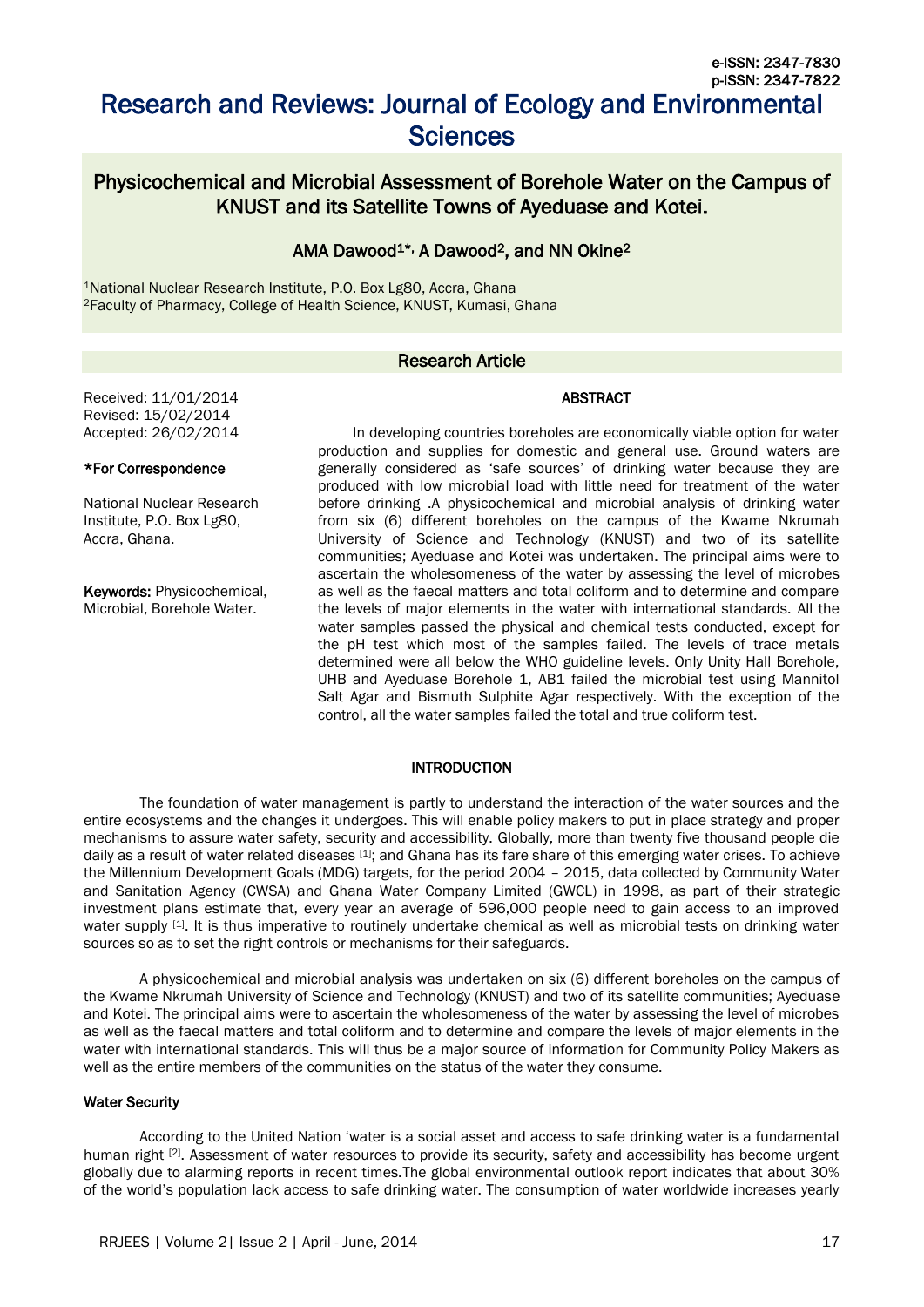whilst most of the world's water resources continue to dwindle due to improper environmental management practices<sup>[3]</sup>.

#### **Groundwater**

About 14 % of all freshwater is ground water and that, if only water is considered, 94% is ground water  $^{[4]}$ . It is thus one of the most widely available and essential natural resources that support life in general and human activities in particular. In developing countries boreholes are economically viable option for water production and supplies for domestic and general use. Groundwaters are generally considered as 'safe sources' of drinking water because they are produced with low microbial load with little need for treatment of the water before drinking [5]. Groundwater, however, can be contaminated from its recharge source or through interaction with the local geology. Dissolved elements such as arsenic, boron, selenium and radon; a gas formed by the natural breakdown of radioactive uranium in soil may find their way into groundwater through faults and fractures in the geology. These natural contaminants become a health hazard when present in high doses. Human induced contamination may also occur from chemical spillage from industries. Microbial and faecal matters are other contaminants of borehole water. These may arise as a result of improper siting of underground septic and crude tanks and discharge of industrial liquid waste into groundwater recharge zone.

## MATERIALS AND TOOLS REQUIRED

Table 1 below shows the tools and reagents used for physical, chemical and microbial analyses of the boreholes samples.

| <b>Reagents for</b> | Equipment required for | <b>Physical</b> | Equipment       | Reagent for microbial     | Equipment               |
|---------------------|------------------------|-----------------|-----------------|---------------------------|-------------------------|
| chemical            | analysis               | parameter       | required        | analysis                  | required                |
| analysis            |                        |                 |                 |                           |                         |
| Mordant black II    | pH meter               | Colour          | Glass test tube | Brilliant green broth     | Autoclave               |
| <b>Disodium</b>     | Conductimeter          | Turbudity       | Glass test tube | Nutrient agar             | Incubator               |
| edetate             |                        |                 |                 |                           |                         |
| Zinc sulphate       | Analytical balance     | pH              | pH meter        | Bismuth sulphite agar     | Bunsen burner           |
| heptahydrate        |                        |                 |                 |                           |                         |
| Ammonia             | 500ml volumetric flask | Temperature     | Thermometer     | <b>Mannitol Salt agar</b> | Water bath              |
| Silver nitrate      | 1000ml volumetric      | Conductivity    | Conductimeter   | MacConkey agar            | Platinum loop           |
|                     | flask                  |                 |                 |                           |                         |
| Ammonium            | 100ml volumetric flask |                 |                 | Distilled water           | <b>Syringes</b>         |
| chloride            |                        |                 |                 |                           |                         |
|                     | 250ml beakers, 10ml    |                 |                 | Water samples             | <b>Sterilized Petri</b> |
| Potassium           | beakers, 25ml pipette, |                 |                 |                           | dishes.                 |
| chromate            | 50ml burette, test     |                 |                 |                           | <b>Sterilized Test</b>  |
| indicator           | tubes, funnel, conical |                 |                 |                           | tube                    |
|                     | flasks, spatula, wash  |                 |                 |                           |                         |
|                     | bottles                |                 |                 |                           |                         |

#### Table 1: Tools and Reagents for the Physicochemical and Microbial Analyses

#### Methodology

Borehole water samples were taken from six (6) boreholes from KNUST campus (Indece Hall Borehole, IHB and Unity Hall Borehole, UHB);Kotei (Kotei Borehole 1, KB1 and Kotei Borehole 2, KB2) and Ayeduase (Ayeduase Borehole 1, AY1 and Ayeduase Borehole 2, AY2). The boreholes were first purged and stable readings of the physical parameters such as pH and EC measured using portable pH and EC metres respectively. Samples were taken following carefully all sampling procedure. Samples were transferred into a clean 500 ml polyethylene bottles with a tight lid and sent to the laboratory for analyses.

#### Chemical Analyses

Atomic Absorption Spectroscopy (AAS) was used to analyze major elements (metals and non-metals) and nutrient loads in the water samples. The samples were first acid-digested and then transferred into test-tubes. The AAS was calibrated with a standard reference material followed by running a blank test.

#### Microbial analyses

Seven 9ml test tubes each of Nutrient Agars, Bismuth sulphite Agar and Mannitol Salt were melted at 100°C for about 15 minutes and then stabilized at 45°C for 15 minutes. 1ml each, of the seven different water samples were inoculated into the seven different test tubes. Each tube was rolled in the hands to effect uniform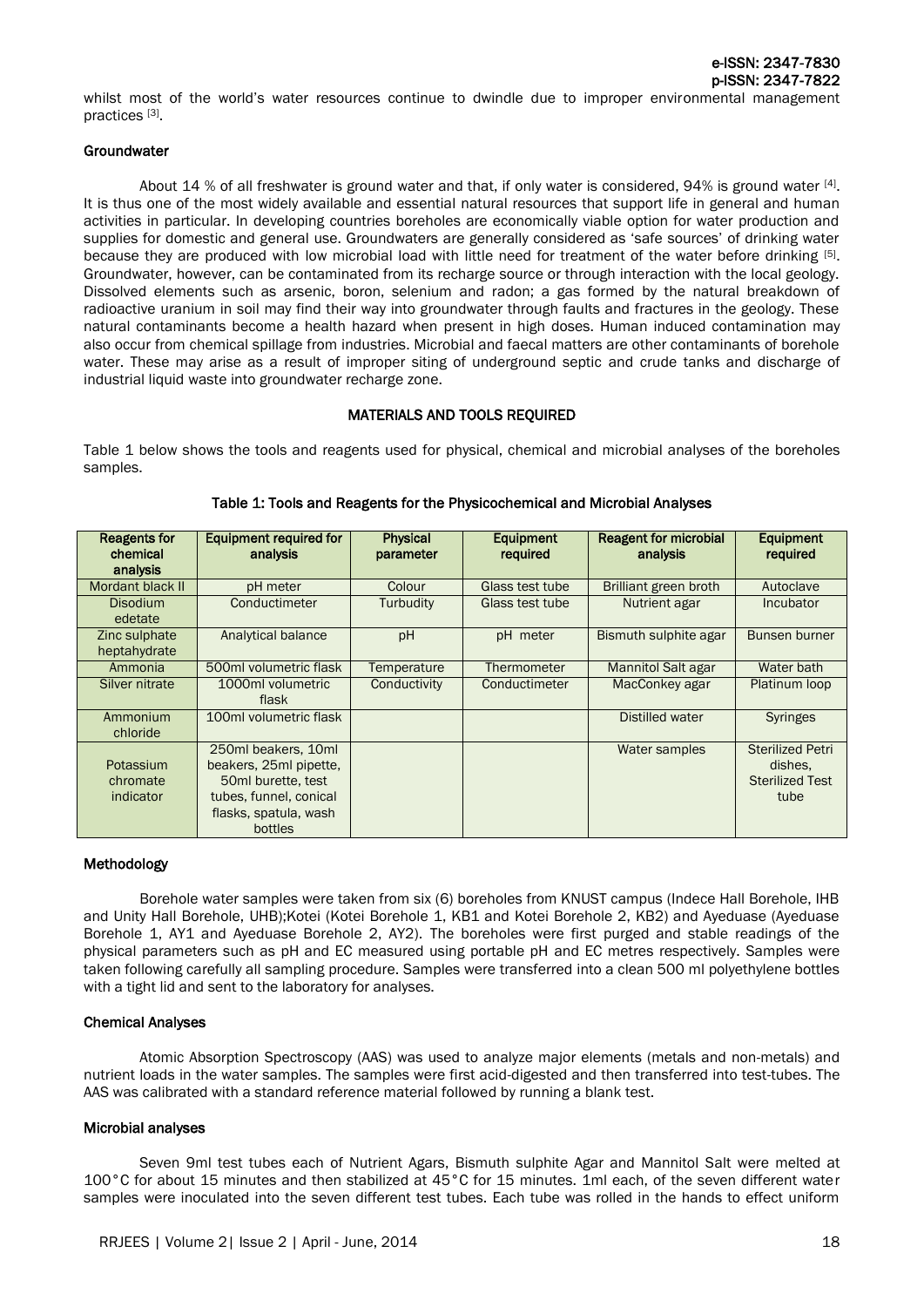mixing before it was poured into a sterile petri dish under the disinfected screen, covered and allowed to set. The petri dishes were then inverted and incubated for 48 hours.

#### Total Coliforms Analyses

About 15 tubes of MacConkey Agar were stabilized at 45°C for 15 minutes. 1ml of each water samples was inoculated differently into the first five test tubes of MacConkey Agar. Each tube was rolled in the hands to effect uniform mixing before it was poured into a sterilized petri dish and allowed to set. Three tubes were then incubated aerobically at 37°C for 48 hours and two tubes incubated for 72 hours. Further dilution of 1 in 10ml of the water samples were done to make counting of the water colonies easier. 1ml of these dilutions were also incubated into the agar and kept under the same conditions as in the above.

#### RESULTS

#### Physical Parameters

#### Table 2: Physical Properties of Water Samples

| Sample                    | <b>Colour</b>     | <b>Turbidity</b> | <b>Odour</b>    | <b>Temperature</b><br>range/ $^{\circ}$ C |
|---------------------------|-------------------|------------------|-----------------|-------------------------------------------|
| IndeceHall Borehole (IHB) | <b>Colourless</b> | Clear            | Unobjectionable | 26-29                                     |
| Unity Hall Borehole (UHB) | <b>Colourless</b> | Clear            | Unobjectionable | 26-29                                     |
| Kotei Borehole 1 (KB1)    | <b>Colourless</b> | Clear            | Unobjectionable | 26-29                                     |
| Kotei Borehole 2 (KB2)    | <b>Colourless</b> | Clear            | Unobjectionable | 26-29                                     |
| Ayeduase Borehole 1 (AB1) | <b>Colourless</b> | Clear            | Unobjectionable | 26-29                                     |
| Ayeduase Borehole 2 (AB2) | <b>Colourless</b> | Clear            | Unobjectionable | 26-29                                     |

#### Microbial Analyses

#### Table 3: Results for water samples using Nutrient Agar

| Sample                    | <b>Observation</b>                | Inference                        |
|---------------------------|-----------------------------------|----------------------------------|
| IndeceHall Borehole (IHB) | White colonies and zones observed | Bacteria or fungi may be present |
| Unity Hall Borehole (UHB) | White colonies and zones observed | Bacteria or fungi may be present |
| Kotei Borehole 1 (KB1)    | White colonies and zones observed | Bacteria or fungi may be present |
| Kotei Borehole 2 (KB2)    | White colonies and zones observed | Bacteria or fungi may be present |
| Ayeduase Borehole 1 (AB1) | White colonies and zones observed | Bacteria or fungi may be present |
| Ayeduase Borehole 2 (AB2) | White colonies and zones observed | Bacteria or fungi may be present |

#### Table 4: Results for water samples using Bismuth Sulphite

| Sample                    | <b>Observation</b>                   | Inference                 |
|---------------------------|--------------------------------------|---------------------------|
| IndeceHall Borehole (IHB) | No black rabbit eye colonies present | Salmonella specie absent  |
| Unity Hall Borehole (UHB) | No black rabbit eye colonies present | Salmonella specie absent  |
| Kotei Borehole 1 (KB1)    | No black rabbit eye colonies present | Salmonella specie absent  |
| Kotei Borehole 2 (KB2)    | No black rabbit eye colonies present | Salmonella specie absent  |
| Ayeduase Borehole 1 (AB1) | black rabbit eye colonies present    | Salmonella specie present |
| Ayeduase Borehole 2 (AB2) | No black rabbit eye colonies present | Salmonella specie absent  |

#### Table 5: Results for water samples using Mannitol Salt Agar

| Sample                    | Observation                                | Inference                            |
|---------------------------|--------------------------------------------|--------------------------------------|
| IndeceHall Borehole (IHB) | No reddish-purple colonies or yellow zones | Staphylococcus Aureus absent         |
|                           | observed                                   |                                      |
| Unity Hall Borehole (UHB) | Reddish -purple colonies or yellow zones   | <b>Staphylococcus Aureus present</b> |
|                           | observed                                   |                                      |
| Kotei Borehole 1 (KB1)    | No reddish-purple colonies or yellow zones | Staphylococcus Aureus absent         |
|                           | observed                                   |                                      |
| Kotei Borehole 2 (KB2)    | No reddish-purple colonies or yellow zones | Staphylococcus Aureus absent         |
|                           | observed                                   |                                      |
| Ayeduase Borehole 1 (AB1) | No reddish-purple colonies or yellow zones | Staphylococcus Aureus absent         |
|                           | observed                                   |                                      |
| Ayeduase Borehole 2 (AB2) | No reddish-purple colonies or yellow zones | Staphylococcus Aureus absent         |
|                           | observed                                   |                                      |

#### Total Coliform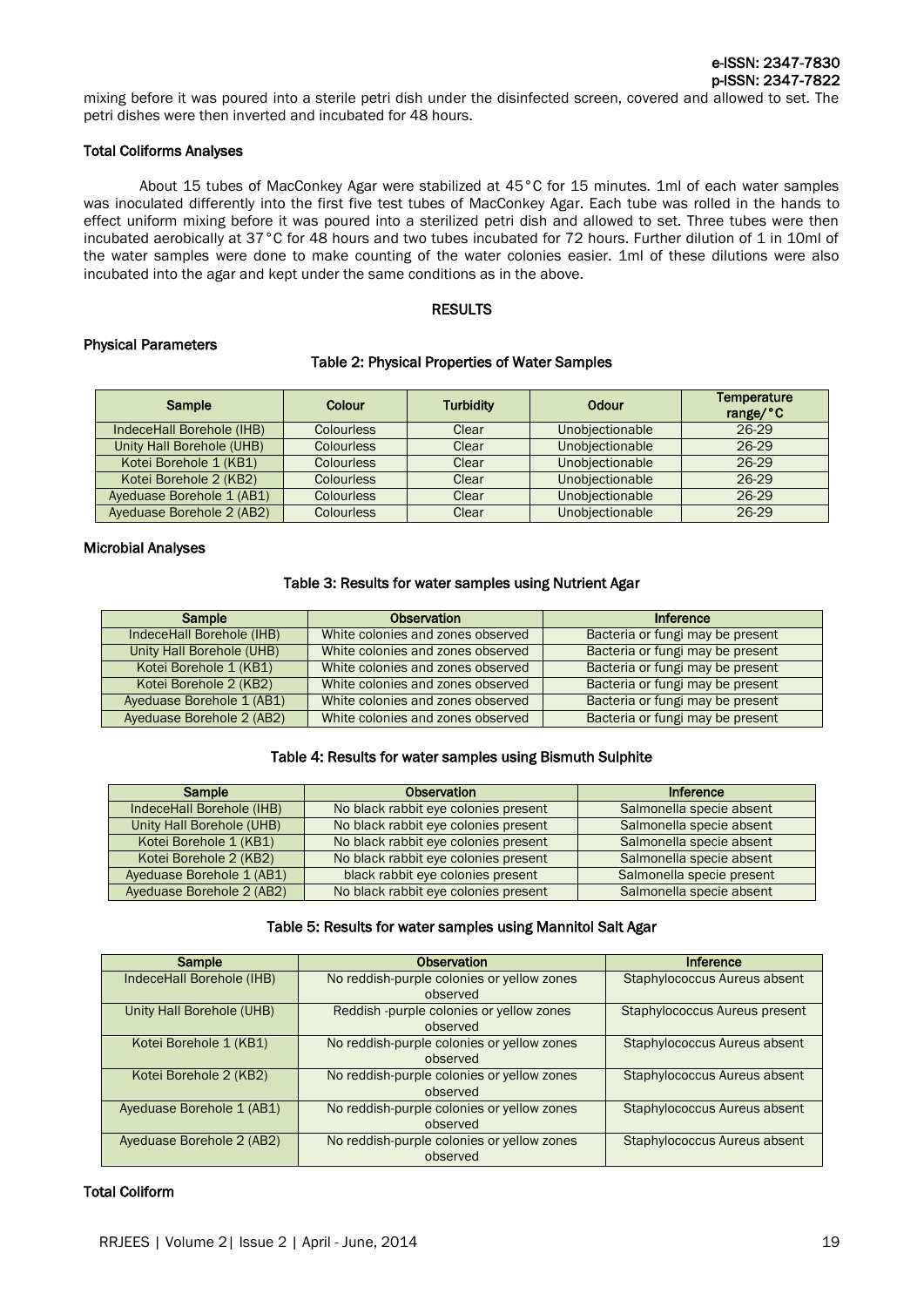#### Table 6: Results for 1ml sample using MacConkey Agar

|                                  |                    | Number of colony forming units |
|----------------------------------|--------------------|--------------------------------|
| Sample                           | <b>Observation</b> |                                |
| IndeceHall Borehole (IHB)        | Growth observed    |                                |
| <b>Unity Hall Borehole (UHB)</b> | Growth observed    |                                |
| Kotei Borehole 1 (KB1)           | Growth observed    |                                |
| Kotei Borehole 2 (KB2)           | Growth observed    |                                |
| Ayeduase Borehole 1 (AB1)        | Growth observed    |                                |
| Ayeduase Borehole 2 (AB2)        | Growth observed    |                                |

#### Table 7: Results for 1 in 10ml water samples using MacConkey Agar

| Sample                    | <b>Observation</b> | Number of colony forming units |  |  |  |  |
|---------------------------|--------------------|--------------------------------|--|--|--|--|
|                           |                    |                                |  |  |  |  |
| IndeceHall Borehole (IHB) | Growth observed    | 20                             |  |  |  |  |
| Unity Hall Borehole (UHB) | Growth observed    | 30                             |  |  |  |  |
|                           |                    |                                |  |  |  |  |
| Kotei Borehole 1 (KB1)    | Growth observed    | 10                             |  |  |  |  |
|                           |                    |                                |  |  |  |  |
| Kotei Borehole 2 (KB2)    | Growth observed    | 10                             |  |  |  |  |
| Ayeduase Borehole 1 (AB1) | Growth observed    | 10                             |  |  |  |  |
|                           |                    |                                |  |  |  |  |
| Ayeduase Borehole 2 (AB2) | Growth observed    | 30                             |  |  |  |  |
|                           |                    |                                |  |  |  |  |

### Table 8.1: AAS Results of Physicochemical Parameter

| <b>SAMPLE</b><br>NUMBER/CODE            | AB1            | AB <sub>2</sub> | <b>KB1</b>   | KB <sub>2</sub> | <b>UHB</b>   | <b>IHB</b>     | <b>STD</b><br><b>SAMPLES</b> | <b>TEST</b><br><b>UNIT</b> | <b>WHO STD</b> | <b>GSA STD</b> |  |
|-----------------------------------------|----------------|-----------------|--------------|-----------------|--------------|----------------|------------------------------|----------------------------|----------------|----------------|--|
| <b>PHYSICAL PARAMETERS</b>              |                |                 |              |                 |              |                |                              |                            |                |                |  |
| pH                                      | 5.36           | 5.81            | 5.49         | 6.50            | 5.94         | 6.36           | 7.07                         |                            |                | $6.5 - 8.5$    |  |
| Temperature                             | 26.7           | 26.7            | 26.8         | 26.8            | 26.9         | 26.9           | 26.9                         | $^{\circ}$ C               |                |                |  |
| Conductivity                            | 194.8          | 220             | 58.0         | 227             | 106.4        | 174.6          | 118.7                        | uS/cm                      | 500-700        |                |  |
| <b>Total Dissolved Solids</b>           | 97.4           | 109.2           | 29.0         | 112.9           | 53.1         | 87.8           | 59.3                         | mg/L                       | 1000           | 1000           |  |
| <b>Total Suspended</b><br><b>Solids</b> | $\overline{0}$ | $\circ$         | $\mathsf{O}$ | $\mathbf{O}$    | $\mathbf{O}$ | $\mathbf{1}$   | $\mathbf{O}$                 | mg/L                       | 5              | 5              |  |
| Alkalinity                              | 44             | 128             | 56           | 168             | 108          | 1700           | 2200                         | mg/L                       | 200            | 200            |  |
| Turbidity                               | $\mathbf{1}$   | $\mathbf{1}$    | $\mathsf{O}$ | $\mathbf{1}$    | $\mathbf{1}$ | $\overline{2}$ | $\mathbf{1}$                 | <b>FAU</b>                 | 5              | 5              |  |
| Salinity                                | 0.1            | 0.1             | 0.0          | 0.1             | 0.0          | 0.1            | 0.1                          | ppt                        |                |                |  |
| <b>Apparent Colour</b>                  | $\mathbf{1}$   | $\mathbf{1}$    | $\mathsf{O}$ | $\mathbf{1}$    | $\mathbf{1}$ | $\overline{2}$ | $\mathbf{1}$                 | <b>PCU</b>                 | 25             |                |  |
| <b>True Colour</b>                      | $\overline{0}$ | $\circ$         | $\mathsf{O}$ | $\mathbf{O}$    | $\mathbf{O}$ | $\mathbf 0$    | $\mathsf{O}$                 | <b>PCU</b>                 | 5              |                |  |

Key: AB1- Ayeduase Borehole 1; AB2- Ayeduase Borehole 2; KB1- Kotei Borehole 1; KB2-Kotei Borehole 2;UHB- Unity Hall Borehole; IHB-Independence Hall Borehole: PCU- Platinum Cobalt Unit

WHO STD- World Health Organization Standards; GSA STD- Ghana Standards Authority Standards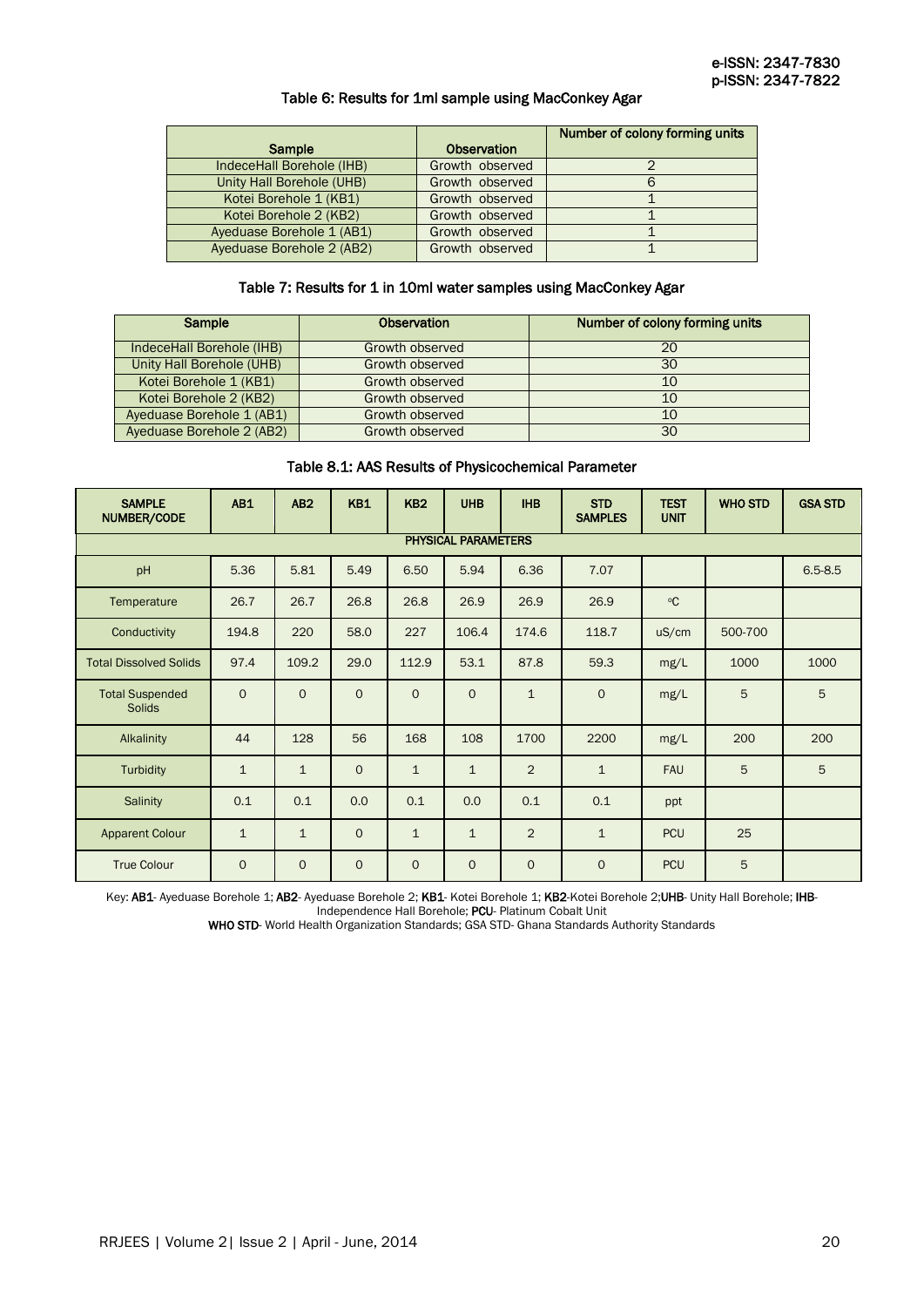#### Table 8.2: AAS Results of Physicochemical Parameters

| <b>SAMPLE</b><br>NUMBER/CODE              | AB1   | AB2   | <b>KB1</b> | KB <sub>2</sub> | <b>UHB</b> | <b>IHB</b> | <b>STD</b><br><b>SAMPLES</b> | <b>TEST</b><br><b>UNIT</b> | <b>WHO</b><br><b>STD</b> | <b>GSA STD</b> |  |
|-------------------------------------------|-------|-------|------------|-----------------|------------|------------|------------------------------|----------------------------|--------------------------|----------------|--|
| <b>NUTRIENTS AND OTHER CHEMICAL TESTS</b> |       |       |            |                 |            |            |                              |                            |                          |                |  |
| Fluoride, F                               | 0.31  | 0.12  | 0.07       | 0.83            | 0.12       | 0.16       | 0.04                         | mg/L                       | 1.5                      | $1.0 - 1.5$    |  |
| Chloride, Cl                              | 33.98 | 25.99 | 5.99       | 13.99           | 1.99       | 13.99      | 35.99                        | mg/L                       | $250 -$<br>1000          | 250            |  |
| Sodium, Na                                | 56.5  | 38.8  | 7.2        | 40.5            | 8.2        | 22.0       | 47.6                         | mg/l                       | 200                      | 200            |  |
| Potassium, K                              | 11.6  | 11.8  | 2.0        | 5.4             | 10.9       | 12.6       | 0.0                          | mg/L                       | 30                       |                |  |
| <b>Total Hardness</b>                     | 16.0  | 24.0  | 16.0       | 24.0            | 24.0       | 32.0       | 24.0                         | mg/L<br>CaCO <sub>3</sub>  | 500                      | 500            |  |
| Nitrate as N                              | 0.116 | 0.275 | 0.058      | 0.311           | 0.068      | 0.105      | 0.077                        | mg/L                       | 10-45                    | 10             |  |
| Bicarbonate as<br><b>HCO3-</b>            | 53.64 | 156.0 | 68.27      | 204.82          | 131.67     | 2075.6     | 2682.2                       | mg/L                       |                          |                |  |
| Phosphate                                 | 0.057 | 0.050 | 0.011      | 0.066           | 0.047      | 0.051      | 0.049                        | mg/L                       |                          |                |  |
| Sulphate                                  | 24.36 | 25.20 | 19.85      | 25.35           | 24.11      | 24.31      | 24.61                        | mg/L                       | 250-500                  | 250-500        |  |

Key: AB1- Ayeduase Borehole 1; AB2- Ayeduase Borehole 2; KB1- Kotei Borehole 1; KB2-Kotei Borehole 2 ; UHB- Unity Hall Borehole; IHB-Independence Hall Borehole; WHO STD- World Health Organization Standards; GSA STD- Ghana Standards Authority Standards

| Table 8.3: AAS Results of Physicochemical Parameters |  |  |
|------------------------------------------------------|--|--|
|------------------------------------------------------|--|--|

| <b>SAMPLE</b><br>NUMBER/CODE | AB1                         | AB2     | <b>KB1</b> | KB <sub>2</sub> | <b>UHB</b> | <b>IHB</b> | <b>STD</b><br><b>SAMPLES</b> | <b>TEST</b><br><b>UNIT</b> | <b>WHO STD</b> | <b>IDL</b> |  |
|------------------------------|-----------------------------|---------|------------|-----------------|------------|------------|------------------------------|----------------------------|----------------|------------|--|
|                              | <b>TRACE METALS (TOTAL)</b> |         |            |                 |            |            |                              |                            |                |            |  |
| Iron as Fe                   | 0.211                       | 0.218   | 0.088      | 0.224           | 0.105      | 0.200      | 0.11                         | mg/L                       | 1.0            | 0.0060     |  |
| Manganese as Mn              | 0.010                       | 0.014   | 0.003      | 0.017           | 0.006      | 0.013      | 0.008                        | mg/L                       | $0.05 - 0.5$   | 0.0020     |  |
| Copper as Cu                 | < 0.003                     | < 0.003 | < 0.003    | < 0.003         | < 0.003    | < 0.004    | < 0.006                      | mg/L                       | 2.0            | 0.0030     |  |
| Zinc as Zn                   | 0.021                       | 0.024   | 0.026      | 0.029           | 0.019      | 0.022      | 0.020                        | mg/L                       | 3.0            | 0.0010     |  |
| Calcium as Ca                | 9.62                        | 22.44   | 9.62       | 25.65           | 16.03      | 16.03      | 3.21                         | mg/L                       | 200            | 0.050      |  |
| Magnesium as Mg              | 1.220                       | 0.960   | 1.230      | 1.680           | 1.190      | 1.400      | 1.290                        | mg/L                       | 150            | 0.0003     |  |

Key: AB1- Ayeduase Borehole 1; AB2- Ayeduase Borehole 2; KB1- Kotei Borehole 1; KB2-Kotei Borehole 2; UHB- Unity Hall Borehole; IHB-Independence Hall Borehole ; IDL- Instrument Detection Limit; WHO STD- World Health Organization Standards; GSA STD- Ghana Standards Authority Standards.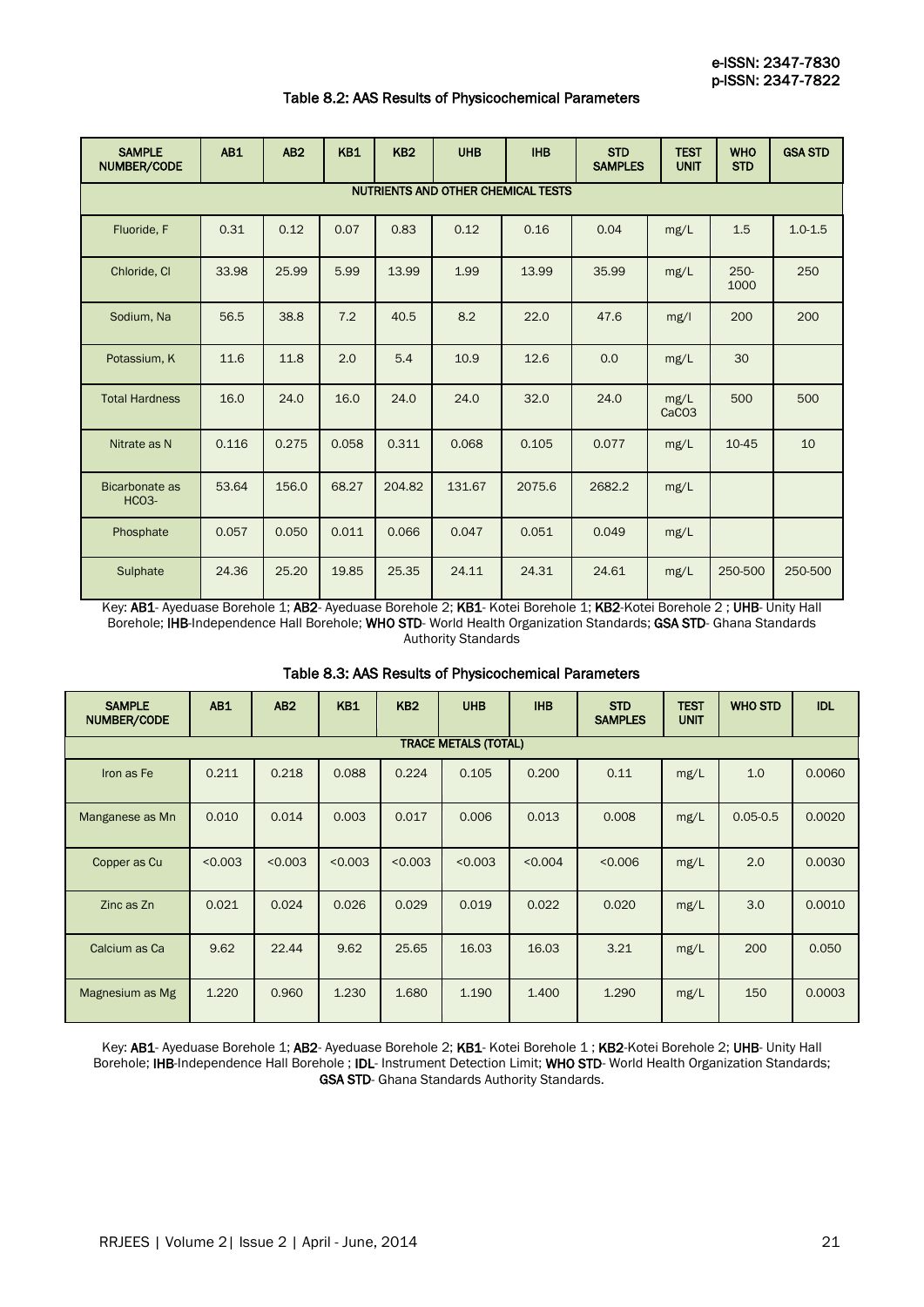#### DISCUSSION/ANALYSIS OF RESULTS

#### Temperature, Turbidity and Colour

Temperature of the water samples ranged from 26.7 to 26.9ºC. Temperature of drinking water is often not a major concern to consumers especially in terms of drinking water quality. It is usually left to the individual taste and preference and there are no set guidelines for drinking water temperature.From the AAS results, the turbidity values ranged from 0 to 2 NTU. All the samples analysed were clear with turbidity values below the WHO standard limit of 5.0 NTU. Turbidity in water causes problems with water purification processes such as flocculation and filtration which normally increases the cost of water treatment.High turbidity values may also increase the possibility of microbiological contamination.Colour standard is set for reasons of appearance and requires that water be virtually colourless. According to WHO standards for drinking water, the colourlimit should be 5 mg/l Pt/Co. from the results obtained all the water samples were within the WHO limit. Colour in natural water usually results from the leaching of organic materials and is primarily the result of dissolved and colloidal humic substances, primarily humic acid and fluvic acid. Colour is also strongly influenced by the presence of iron and other metals [6]. However the overall colour content of the samples analysed do not pose any health threat to those that use the water.

#### Total Dissolved solids (TDS)

TDS of the samples ranged from 29.0 to 112.9 mg/l. These values were within the WHO standard value of 1000.00. Suspended solids and total dissolved solids (TDS) are indicators of polluted water. Palatability of water with TDS level less than 600 Mg/l is generally considered to be good whereas water with TDS greater than 1200 mg/I becomes increasingly unpalatable [7].

#### Conductivity and pH

Electrical conductivity is generally the amount of all the dissolved ions in solution. It was realized that the electrical conductivity of all the samples were within the WHOacceptable limits of 500-700 µS/cm with KB2 recording the highest conductivity of 227 µS/cm and KB1 the lowest, 58.0 µS/cm. Generally the conductivity values recorded for all samples do not pose any potential health risk for consumers. All the samples but KB2 failed the pHtest. KB2 recorded 6.50 which is within the WHO limits of 6.50-8.50, the rest of the samples recorded pH between 5.36 and 6.36.These deviations could be due to high levels of carbon dissolving to form carbonic acid which lowers the pH.However the overall pH content of the samples analysed do not pose any health threat to those that use the water. In areas where pH is very low boiling of the water should be a solution.

#### Analysis of Nutrient loads in the Samples

#### Chloride,Phosphate, Sulphate and Nitrate

The chloride content of the water samples ranged from 1.99-35.99 mg/l. The WHO standard for chloride in drinking water is 250 mg/l and the samples were all within the acceptable limits prescribed by WHO. Chlorine being an active chemical has disinfecting capabilities. The sources of chlorine in natural water may be from residue of mining and from dissolving rocks. Chloride in water may react with sodium to form sodium chloride. Since sodium chloride has a salty taste, it can be deduced that Chloride in water impacts a salty taste in the water. That is to say, too much of chlorine in water makes the water esthetically undesirable for drinking purposes.

The phosphate content of the samples ranged from 0.011-0.066 mg/l with all of them being within the WHO acceptable limits. The concentration of phosphate encountered in the natural water environment is normally not enough to cause any detrimental health effect on humans or animals. Phosphate like any other nutrient is harmless in lower concentrations but harmful only in higher concentrations. Higher concentrations of Phosphate are known to interfere with digestion in both humans and animals.

The sulphate levels of the water samples ranged from 19.85-25.35 mg/l and were within the WHO limit of 250 mg/l. Sulphate gets into ground water through the dissolution of rocks containing sulphur and mine drainage waste. Increased sulphate levels can cause deficiencies in trace minerals which can contribute to a depressed growth rate and infertility in herd. The most serious is thiamine deficiency. The major physiological effect resulting from the ingestion of large quantities of sulphate leads to catharsis, dehydration, and gastrointestinal irritation.

Nitrate concentrations values ranged from 0.058-0.275 and were within the acceptable limits of 10-45 prescribed by WHO. Nitrogen is present in soils which are normally fixed by nitrogen fixing bacteria. Nitrogen may exist as nitrates and nitrites. Nitrogen like any other nutrient is harmless in lower concentrations but become harmful only in higher quantities.